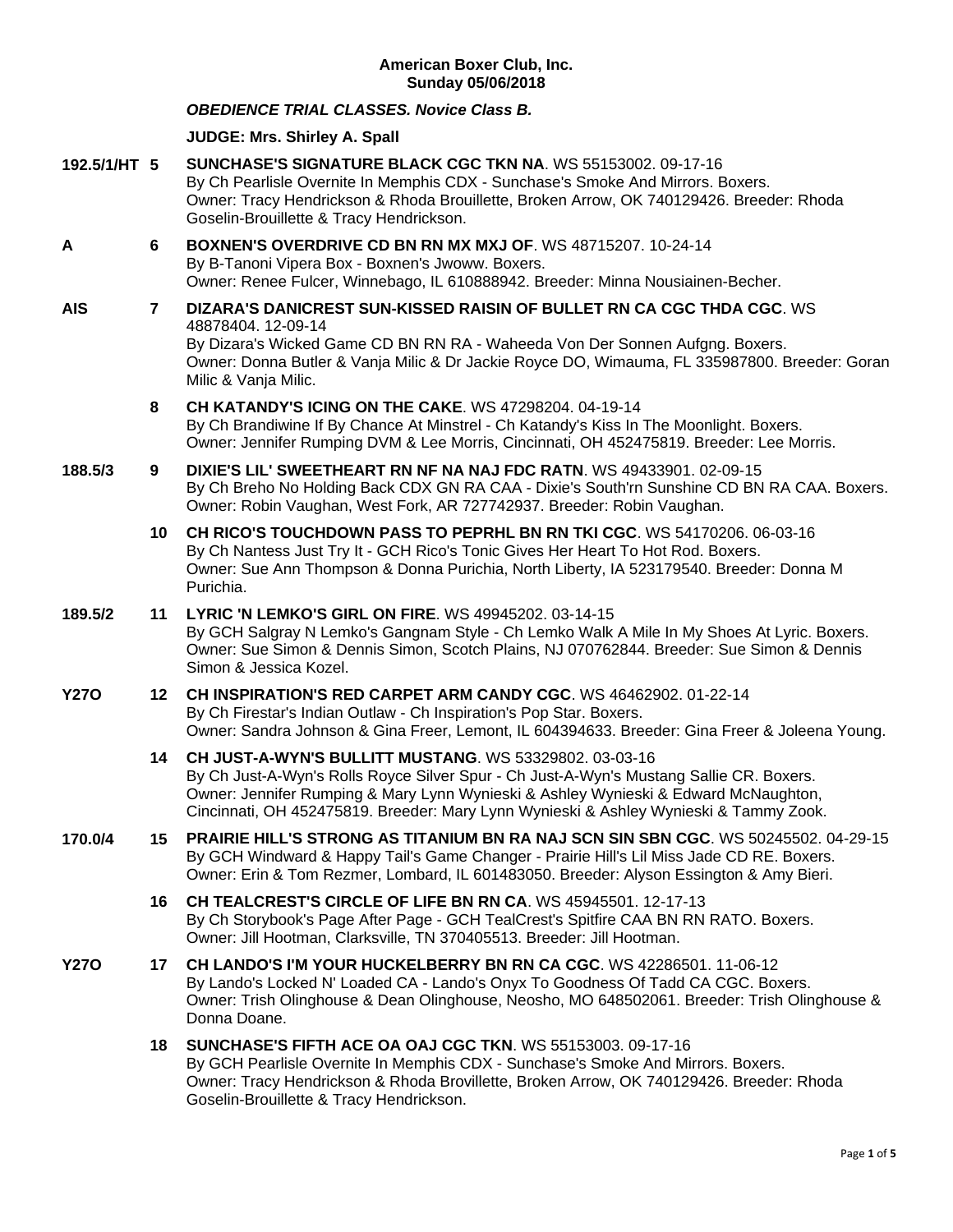## **JUDGE: [Mrs. Shirley A. Spall](http://www.infodog.com/show/judge/jdgprofile.htm?jn=39543)**

**19 [CH SUNCHASE'S TRADE SECRET CD RA AX AXJ CGCA PCD BN GN TKI](http://www.infodog.com/my/drlookup2.htm?makc=WS%2049906102&mdog=Ch+Sunchase%27s+Trade+Secret+CD+RA+AX+AXJ+CGCA+PCD+BN+GN+TKI&wins=all)**. WS 49906102. 03-03- 15

By GCH Happy Tail's Kit Kat Saves The Day And Steals A Heart - Sunchase's Smoke And Mirrors. Boxers.

Owner: Tracy Hendrickson & Rhoda Brouillette, Broken Arrow, OK 740129426. Breeder: Tracy Hendrickson & Rhoda Brouillette.

# **A 20 [XCALIBUR VON BACHBETT](http://www.infodog.com/my/drlookup2.htm?makc=WS%2041461305&mdog=Xcalibur+Von+Bachbett&wins=all)**. WS 41461305. 05-24-12 By Adonis Vom Grand Kevin - Icke Vom Silvertbach. Boxers. Owner: Jan Blevins, Carrollton, TX 750074817. Breeder: Cathy & George Markos.

- **21 [OLYMPIC'S TAKE IT AWAY CD PCD BN RE CA CGCA CGCU TKN](http://www.infodog.com/my/drlookup2.htm?makc=WS%2049995002&mdog=Olympic%27s+Take+It+Away+CD+PCD+BN+RE+CA+CGCA+CGCU+TKN&wins=all)**. WS 49995002. 02-20-15 By Ch Oak Knoll's Justice For All - Olympic's What Can I Say?. Boxers. Owner: Debora & Randall Hall & Julie Wilmore, Louisville, KY 402226645. Breeder: Julie Wilmore & Claudia Parsons.
- **22 [KACEE'S CRIME OF PASSION @ TEALCREST BN CD RA OA NAJ DN](http://www.infodog.com/my/drlookup2.htm?makc=WS%2045403604&mdog=KaCee%27s+Crime+Of+Passion+@+Tealcrest+BN+CD+RA+OA+NAJ+DN&wins=all)**. WS 45403604. 10-26-13 By Dizara's Wicked Game CDX BN RA - Bella Vom Schattenboxen BN RN. Boxers. Owner: Jill Hootman, Clarksville, TN 370405513. Breeder: Karen Suarez.
- **23 [CH CT GREAT EXPECTATIONS WINIFRED WILL DO! VCD1 CD RE BN AOJ HIAS HSBS CGCA](http://www.infodog.com/my/drlookup2.htm?makc=WS%2039438202&mdog=Ch+CT+Great+Expectations+Winifred+Will+Do!+VCD1+CD+RE+BN+AOJ+HIAs+HSBs+CGCA+TKP&wins=all)  [TKP](http://www.infodog.com/my/drlookup2.htm?makc=WS%2039438202&mdog=Ch+CT+Great+Expectations+Winifred+Will+Do!+VCD1+CD+RE+BN+AOJ+HIAs+HSBs+CGCA+TKP&wins=all)**. WS 39438202. 09-02-11 By Marc Del Benicadell - HC CT Shera's Great Expectations VCD1TDXVSTTDUTDAXAXJNFNJPHSAsdHXAsMHXBc. Boxers. Owner: Reegan Ray & Dr William Polonsky, Encinitas, CA 920244538. Breeder: Reegan Ray.

# *OBEDIENCE TRIAL CLASSES. Open Class B.*

# **JUDGE: [Mrs. Shirley A. Spall](http://www.infodog.com/show/judge/jdgprofile.htm?jn=39543)**

- **24 [SUNCHASE'S SPIN THE BOTTLE UD MX MXJ RE CGCA NF PCD MXJB](http://www.infodog.com/my/drlookup2.htm?makc=WS%2045539505&mdog=Sunchase%27s+Spin+The+Bottle+UD+MX+MXJ+RE+CGCA+NF+PCD+MXJB&wins=all)**. WS 45539505. 10-22-13 By Ch Sunchase's Zero To Hero UDX MX MXJ RA - Ch Sunchase's Smoke And Mirrors. Boxers. Owner: Tracy Hendrickson & Rhoda Brouillette, Broken Arrow, OK 740129426. Breeder: Tracy Hendrickson & Rhoda Brouillette.
- **25 [CH PEPRHL LIFE'S A DANCE WITH DEBLYN VCD2 BN GN PCDX RE TDX AX AXJ PT](http://www.infodog.com/my/drlookup2.htm?makc=WS%2030844201&mdog=Ch+Peprhl+Life%27s+A+Dance+With+DebLyn+VCD2+BN+GN+PCDX+RE+TDX+AX+AXJ+PT&wins=all)**. WS 30844201. 06-29-09

By Ch OTCH Regal's Heeere's Johnny UDX RN - Ch Peprhl Will You Dance Marbo CD RE AX AXJ OF. Boxers.

Owner: Debra Owens & Caitlyn Owens, Luther, IA 501524705. Breeder: Sue Ann Thompson.

**26 [TEALCREST'S BECK AND CALL UDX OM1 MX MXJ RN](http://www.infodog.com/my/drlookup2.htm?makc=WS%2040917801&mdog=Tealcrest%27s+Beck+And+Call+UDX+OM1+MX+MXJ+RN&wins=all)**. WS 40917801. 03-12-12 By Ch Tealcrest's Luck Of The Irish CD RA AX MXJ NF CA - Miro-Tealcrests What's UR Name RN CA. Boxers.

Owner: Mary Nee & Jill Hootman, Fairview Hts, IL 622083521. Breeder: Jill C Hootman & Robin Kennedy.

# **194.5/1/HC 27 [SUNCHASE'S LITTLE PINK RIBBON UDX2 OM2 BN RAE MX MXS MXJ MJS OF CA TKA CGCA](http://www.infodog.com/my/drlookup2.htm?makc=WS%2035563707&mdog=Sunchase%27s+Little+Pink+Ribbon+UDX2+OM2+BN+RAE+MX+MXS+MXJ+MJS+OF+CA+TKA+CGCA&wins=all)**. WS 35563707. 10-14-10

By GCH Breezewood's Lord Of Wystmont CDX RA - Sunchase's Little Black Dress UDX AX AXJ RA CA OF CGCA OM. Boxers.

Owner: Tracy Hendrickson & Rhoda Brouillete, Broken Arrow, OK 740129426. Breeder: Tracy Hendrickson & Rhoda Brouillette.

# *OBEDIENCE TRIAL CLASSES. Utility Class A.*

### **JUDGE: [Mr. Robert M. Burgin](http://www.infodog.com/show/judge/jdgprofile.htm?jn=18811)**

**A 28 [ROCCO DI PALMA CDX BN RA OJ OAJ OF THDA CGC](http://www.infodog.com/my/drlookup2.htm?makc=WS%2035839207&mdog=Rocco+Di+Palma+CDX+BN+RA+OJ+OAJ+OF+THDA+CGC&wins=all)**. WS 35839207. 11-13-10 By Ace In The Hole XI - Double A's Cabernet. Boxers. Owner: Elizabeth & Michael Gene Petko, Fort Mill, SC 297150190. Breeder: Amy Mayers & Anton Hummer.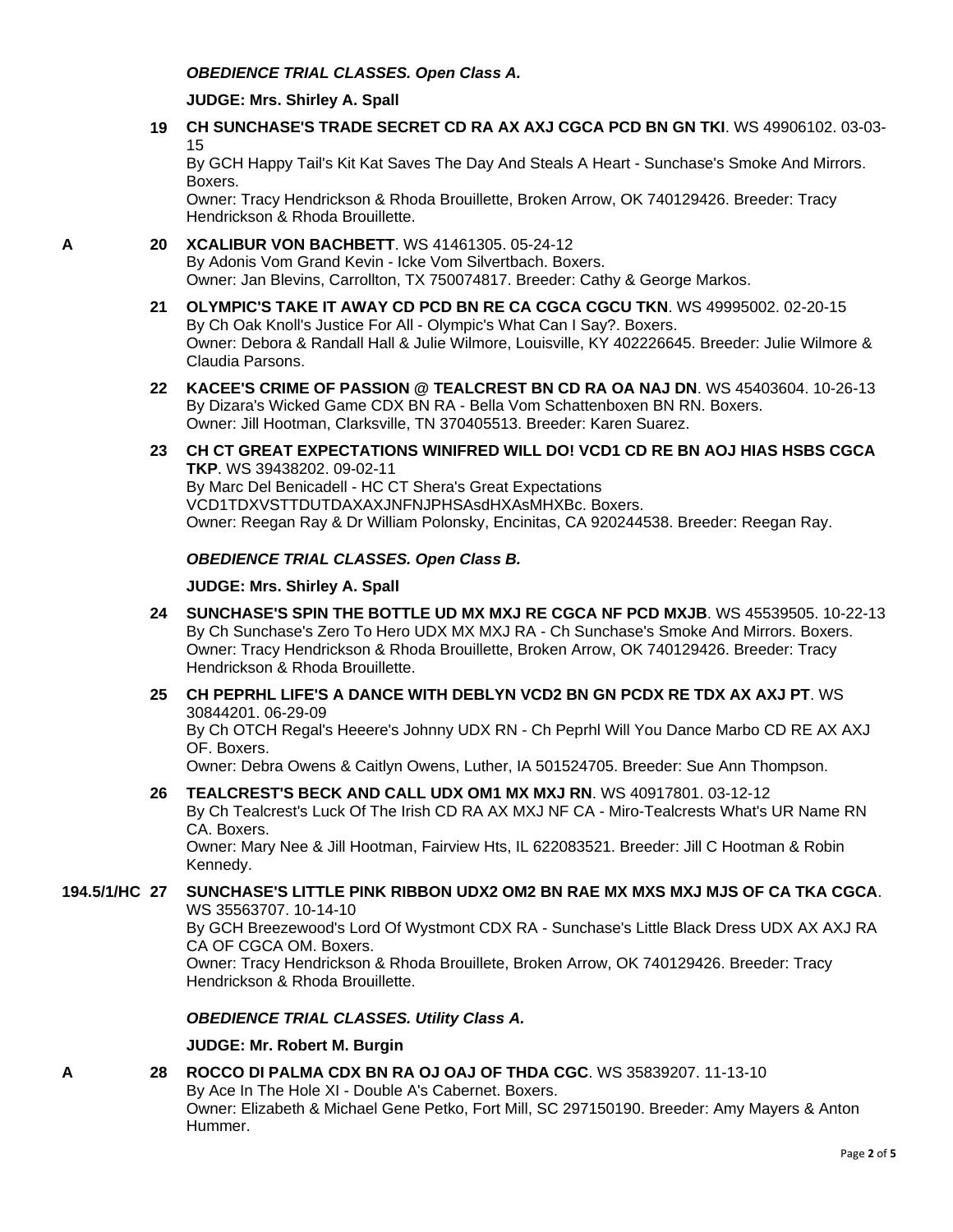# *OBEDIENCE TRIAL CLASSES. Utility Class B.*

#### **JUDGE: [Mr. Robert M. Burgin](http://www.infodog.com/show/judge/jdgprofile.htm?jn=18811)**

**191.5/1 24 [SUNCHASE'S SPIN THE BOTTLE UD MX MXJ RE CGCA NF PCD MXJB](http://www.infodog.com/my/drlookup2.htm?makc=WS%2045539505&mdog=Sunchase%27s+Spin+The+Bottle+UD+MX+MXJ+RE+CGCA+NF+PCD+MXJB&wins=all)**. WS 45539505. 10-22-13 By Ch Sunchase's Zero To Hero UDX MX MXJ RA - Ch Sunchase's Smoke And Mirrors. Boxers. Owner: Tracy Hendrickson & Rhoda Brouillette, Broken Arrow, OK 740129426. Breeder: Tracy Hendrickson & Rhoda Brouillette.

### **185.0/2 26 [TEALCREST'S BECK AND CALL UDX OM1 MX MXJ RN](http://www.infodog.com/my/drlookup2.htm?makc=WS%2040917801&mdog=Tealcrest%27s+Beck+And+Call+UDX+OM1+MX+MXJ+RN&wins=all)**. WS 40917801. 03-12-12 By Ch Tealcrest's Luck Of The Irish CD RA AX MXJ NF CA - Miro-Tealcrests What's UR Name RN CA. Boxers. Owner: Mary Nee & Jill Hootman, Fairview Hts, IL 622083521. Breeder: Jill C Hootman & Robin Kennedy.

# **180.0/3 27 [SUNCHASE'S LITTLE PINK RIBBON UDX2 OM2 BN RAE MX MXS MXJ MJS OF CA TKA CGCA](http://www.infodog.com/my/drlookup2.htm?makc=WS%2035563707&mdog=Sunchase%27s+Little+Pink+Ribbon+UDX2+OM2+BN+RAE+MX+MXS+MXJ+MJS+OF+CA+TKA+CGCA&wins=all)**. WS 35563707. 10-14-10

By GCH Breezewood's Lord Of Wystmont CDX RA - Sunchase's Little Black Dress UDX AX AXJ RA CA OF CGCA OM. Boxers.

Owner: Tracy Hendrickson & Rhoda Brouillete, Broken Arrow, OK 740129426. Breeder: Tracy Hendrickson & Rhoda Brouillette.

*OBEDIENCE TRIAL CLASSES. Beginner Novice Class A.*

## **JUDGE: [Mrs. Shirley A. Spall](http://www.infodog.com/show/judge/jdgprofile.htm?jn=39543)**

**A 29 [SOLEIL'S ONE...TWO...FIVE! AT FIREBRAND](http://www.infodog.com/my/drlookup2.htm?makc=WS%2056778402&mdog=Soleil%27s+One...Two...Five!+At+Firebrand&wins=all)**. WS 56778402. 04-12-17 By Lock N Load Armor CGC - Vintage N Ablaze Stolen Fire. Boxers. Owner: Katrina Sun & Jessica Englund, Lakewood, OH 441071047. Breeder: Sarah & MacKenzie Moore & Katrina Sun.

#### *OBEDIENCE TRIAL CLASSES. Beginner Novice Class B.*

#### **JUDGE: [Mrs. Shirley A. Spall](http://www.infodog.com/show/judge/jdgprofile.htm?jn=39543)**

- **188.5 8 [CH KATANDY'S ICING ON THE CAKE](http://www.infodog.com/my/drlookup2.htm?makc=WS%2047298204&mdog=Ch+Katandy%27s+Icing+On+The+Cake&wins=all)**. WS 47298204. 04-19-14 By Ch Brandiwine If By Chance At Minstrel - Ch Katandy's Kiss In The Moonlight. Boxers. Owner: Jennifer Rumping DVM & Lee Morris, Cincinnati, OH 452475819. Breeder: Lee Morris.
- **186.5 9 [DIXIE'S LIL' SWEETHEART RN NF NA NAJ FDC RATN](http://www.infodog.com/my/drlookup2.htm?makc=WS%2049433901&mdog=Dixie%27s+Lil%27+Sweetheart+RN+NF+NA+NAJ+FDC+RATN&wins=all)**. WS 49433901. 02-09-15 By Ch Breho No Holding Back CDX GN RA CAA - Dixie's South'rn Sunshine CD BN RA CAA. Boxers. Owner: Robin Vaughan, West Fork, AR 727742937. Breeder: Robin Vaughan.
- **191.5/3 12 [CH INSPIRATION'S RED CARPET ARM CANDY CGC](http://www.infodog.com/my/drlookup2.htm?makc=WS%2046462902&mdog=Ch+Inspiration%27s+Red+Carpet+Arm+Candy+CGC&wins=all)**. WS 46462902. 01-22-14 By Ch Firestar's Indian Outlaw - Ch Inspiration's Pop Star. Boxers. Owner: Sandra Johnson & Gina Freer, Lemont, IL 604394633. Breeder: Gina Freer & Joleena Young.
- **192.5/1 14 [CH JUST-A-WYN'S BULLITT MUSTANG](http://www.infodog.com/my/drlookup2.htm?makc=WS%2053329802&mdog=Ch+Just-A-Wyn%27s+Bullitt+Mustang&wins=all)**. WS 53329802. 03-03-16 By Ch Just-A-Wyn's Rolls Royce Silver Spur - Ch Just-A-Wyn's Mustang Sallie CR. Boxers. Owner: Jennifer Rumping & Mary Lynn Wynieski & Ashley Wynieski & Edward McNaughton, Cincinnati, OH 452475819. Breeder: Mary Lynn Wynieski & Ashley Wynieski & Tammy Zook.
- **190.0/4 30 [CARMA N VANCROFT'S MYDE DESTINY](http://www.infodog.com/my/drlookup2.htm?makc=WS%2053901809&mdog=Carma+N+Vancroft%27s+Myde+Destiny&wins=all)**. WS 53901809. 04-22-16 By Ch Vancroft's Myde Impressive - GCHB Carma's Treasure At Sapphire. Boxers. Owner: Sue Simon & Denny Simon & Tina Halverson & Debi Bedford, Scotch Plains, NJ 070762844. Breeder: Tina Halverson & Dianne Pearson & Shelly Williams & Donna Doane.
- **189.0 31 [CH KATANDY'S FANNING THE FLAMES](http://www.infodog.com/my/drlookup2.htm?makc=WS%2044054203&mdog=Ch+Katandy%27s+Fanning+The+Flames&wins=all)**. WS 44054203. 04-30-13 By GCH Katandy's Fast Forward - Ch River Run's Paramount Masquerade. Boxers. Owner: Nadine Kuhlemeier, Afton, MN 550019794. Breeder: Lee Morris & Mark Young.
	- **32 [PRISM'S DANCING LITTLE VIXEN RN SIN CGC](http://www.infodog.com/my/drlookup2.htm?makc=WS%2054319903&mdog=Prism%27s+Dancing+Little+Vixen+RN+SIN+CGC&wins=all)**. WS 54319903. 07-02-16 By GCHP Cherkei's Dick Tracey - Happy Tail's Star Dancer. Boxers. Owner: Erin & Tom Rezmer, Lombard, IL 601483050. Breeder: Michelle M Spanel.
	- **33 [CH ROCKET N' LANDO VA VA VOOM CA](http://www.infodog.com/my/drlookup2.htm?makc=WS%2053525205&mdog=Ch+Rocket+N%27+Lando+Va+Va+Voom+CA&wins=all)**. WS 53525205. 04-24-16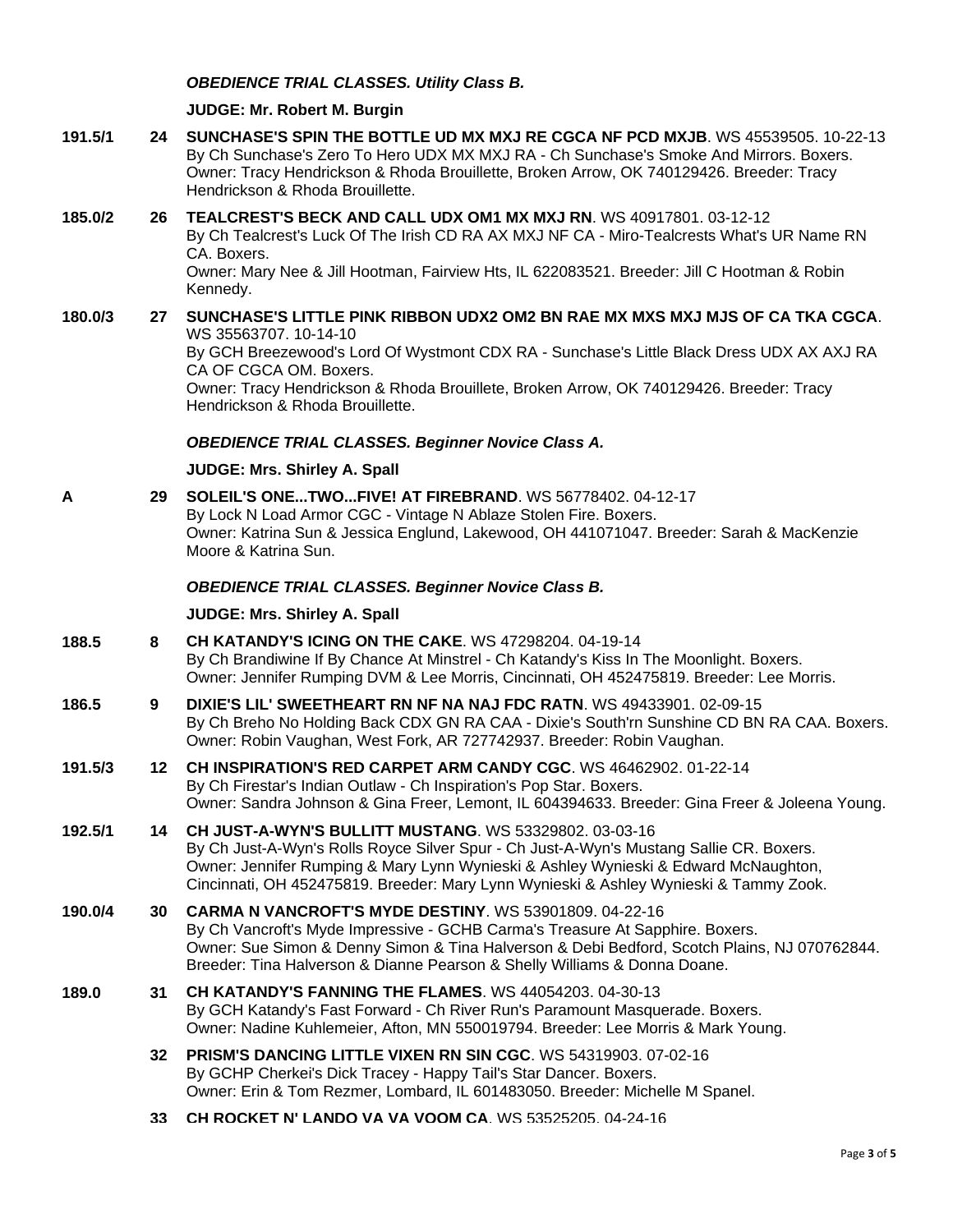By Twinkle Star V. Eurozone - Rocket N Focal Point's Written In The Stars RA CD MX MXJ MF TKN CGC. Boxers.

Owner: Trish Olinghouse & Kerry Rodgers, Neosho, MO 648502061. Breeder: Kerry Rodgers.

- **34 [CH CARMA 'N SAPPHIRE'S TWIST AND SHOUT AT LYRIC](http://www.infodog.com/my/drlookup2.htm?makc=WS%2053901803&mdog=Ch+Carma+%27N+Sapphire%27s+Twist+And+Shout+At+Lyric&wins=all)**. WS 53901803. 04-22-16 By Ch Vancroft's Myde Impressive - GCHB Carma's Treasure At Sapphire. Boxers. Owner: Susan Simon & Dennis Simon & Tina Halverson, Scotch Plains, NJ 070762844. Breeder: Tina Halverson & Dianne Pearson & Shelly Williams & Donna Doane.
- **35 [CH SHIRA'S UNDER INVESTIGATION](http://www.infodog.com/my/drlookup2.htm?makc=WS%2045110405&mdog=Ch+Shira%27s+Under+Investigation&wins=all)**. WS 45110405. 09-18-13 By GCH Encore's War Games - Ch Shira's Kandy Kiss. Boxers. Owner: Rose & Kim Northcutt, Sherrard, IL 612818541. Breeder: Rose Northcutt.
- **191.5/2 36 [GCH SAVOY SICILIAN LOVE ME THUNDER CGC TKI RN](http://www.infodog.com/my/drlookup2.htm?makc=WS%2052347504&mdog=GCH+Savoy+Sicilian+Love+Me+Thunder+CGC+TKI+RN&wins=all)**. WS 52347504. 12-26-15 By Haberl's Love Over Gold CDX GN RE CA - Savoy Sicilian Thunder Bunny. Boxers. Owner: Michele Valente & BJ Barnhart, Oviedo, FL 327654802. Breeder: Wendy Mayhall.
	- **37 [CH WINMERE PAINTED LADY](http://www.infodog.com/my/drlookup2.htm?makc=WS%2038429901&mdog=Ch+Winmere+Painted+Lady&wins=all)**. WS 38429901. 07-10-11 By Ch Belco's Kiss My Grizz - Winmere St. Clare RN. Boxers. Owner: Theresa Garton, Oklahoma City, OK 731131068. Breeder: Owner.
- **185.5 38 [DREAMCATCHER VON BACHBETT](http://www.infodog.com/my/drlookup2.htm?makc=WS%2054702602&mdog=Dreamcatcher+Von+Bachbett&wins=all)**. WS 54702602. 07-21-16 By Veith Von Altenburg - Itzi-Bitzi Vom Advokat. Boxers. Owner: Jan Blevins, Carrollton, TX 750074817. Breeder: George & Cathy Markos.

# *OBEDIENCE TRIAL CLASSES. Graduate Novice Class.*

#### **JUDGE: [Mrs. Shirley A. Spall](http://www.infodog.com/show/judge/jdgprofile.htm?jn=39543)**

- **6 [BOXNEN'S OVERDRIVE CD BN RN MX MXJ OF](http://www.infodog.com/my/drlookup2.htm?makc=WS%2048715207&mdog=Boxnen%27s+Overdrive+CD+BN+RN+MX+MXJ+OF&wins=all)**. WS 48715207. 10-24-14 By B-Tanoni Vipera Box - Boxnen's Jwoww. Boxers. Owner: Renee Fulcer, Winnebago, IL 610888942. Breeder: Minna Nousiainen-Becher.
- **15 [PRAIRIE HILL'S STRONG AS TITANIUM BN RA NAJ SCN SIN SBN CGC](http://www.infodog.com/my/drlookup2.htm?makc=WS%2050245502&mdog=Prairie+Hill%27s+Strong+As+Titanium+BN+RA+NAJ+SCN+SIN+SBN+CGC&wins=all)**. WS 50245502. 04-29-15 By GCH Windward & Happy Tail's Game Changer - Prairie Hill's Lil Miss Jade CD RE. Boxers. Owner: Erin & Tom Rezmer, Lombard, IL 601483050. Breeder: Alyson Essington & Amy Bieri.
- **A 20 [XCALIBUR VON BACHBETT](http://www.infodog.com/my/drlookup2.htm?makc=WS%2041461305&mdog=Xcalibur+Von+Bachbett&wins=all)**. WS 41461305. 05-24-12 By Adonis Vom Grand Kevin - Icke Vom Silvertbach. Boxers. Owner: Jan Blevins, Carrollton, TX 750074817. Breeder: Cathy & George Markos.
	- **39 [BULLETS OLIVER WAITS FOR NO ONE BN RN CD](http://www.infodog.com/my/drlookup2.htm?makc=WS%2032620804&mdog=Bullets+Oliver+Waits+For+No+One+BN+RN+CD&wins=all)**. WS 32620804. 11-11-09 By Ch Bullet Braveheart Of Suro - Ch Savoyes Honky-Tonk Gold. Boxers. Owner: Don & Debi White, Plant City, FL 335655453. Breeder: Dr Jackie Royce.
	- **21 [OLYMPIC'S TAKE IT AWAY CD PCD BN RE CA CGCA CGCU TKN](http://www.infodog.com/my/drlookup2.htm?makc=WS%2049995002&mdog=Olympic%27s+Take+It+Away+CD+PCD+BN+RE+CA+CGCA+CGCU+TKN&wins=all)**. WS 49995002. 02-20-15 By Ch Oak Knoll's Justice For All - Olympic's What Can I Say?. Boxers. Owner: Debora & Randall Hall & Julie Wilmore, Louisville, KY 402226645. Breeder: Julie Wilmore & Claudia Parsons.

### *OBEDIENCE TRIAL CLASSES. Preferred Open Class.*

### **JUDGE: [Mrs. Shirley A. Spall](http://www.infodog.com/show/judge/jdgprofile.htm?jn=39543)**

**28 [ROCCO DI PALMA CDX BN RA OJ OAJ OF THDA CGC](http://www.infodog.com/my/drlookup2.htm?makc=WS%2035839207&mdog=Rocco+Di+Palma+CDX+BN+RA+OJ+OAJ+OF+THDA+CGC&wins=all)**. WS 35839207. 11-13-10 By Ace In The Hole XI - Double A's Cabernet. Boxers. Owner: Elizabeth & Michael Gene Petko, Fort Mill, SC 297150190. Breeder: Amy Mayers & Anton Hummer.

# *OBEDIENCE TRIAL CLASSES. Graduate Open Class.*

#### **JUDGE: [Mr. Robert M. Burgin](http://www.infodog.com/show/judge/jdgprofile.htm?jn=18811)**

**175.0/1 40 [CH DEBLYN'S PEPRHL WICKED CDX BN RE MX MXJ NF](http://www.infodog.com/my/drlookup2.htm?makc=WS%2045881505&mdog=Ch+DebLyn%27s+Peprhl+Wicked+CDX+BN+RE+MX+MXJ+NF&wins=all)**. WS 45881505. 12-02-13 By Ch Storybook's Page After Page - Ch Peprhl Life's A Dance With DebLyn VCD2 RE AX AXJ PT. Boxers.

Owner: Sue Ann Thompson, North Liberty, IA 523179540. Breeder: Deb & Caitlyn Owens & Sue Ann